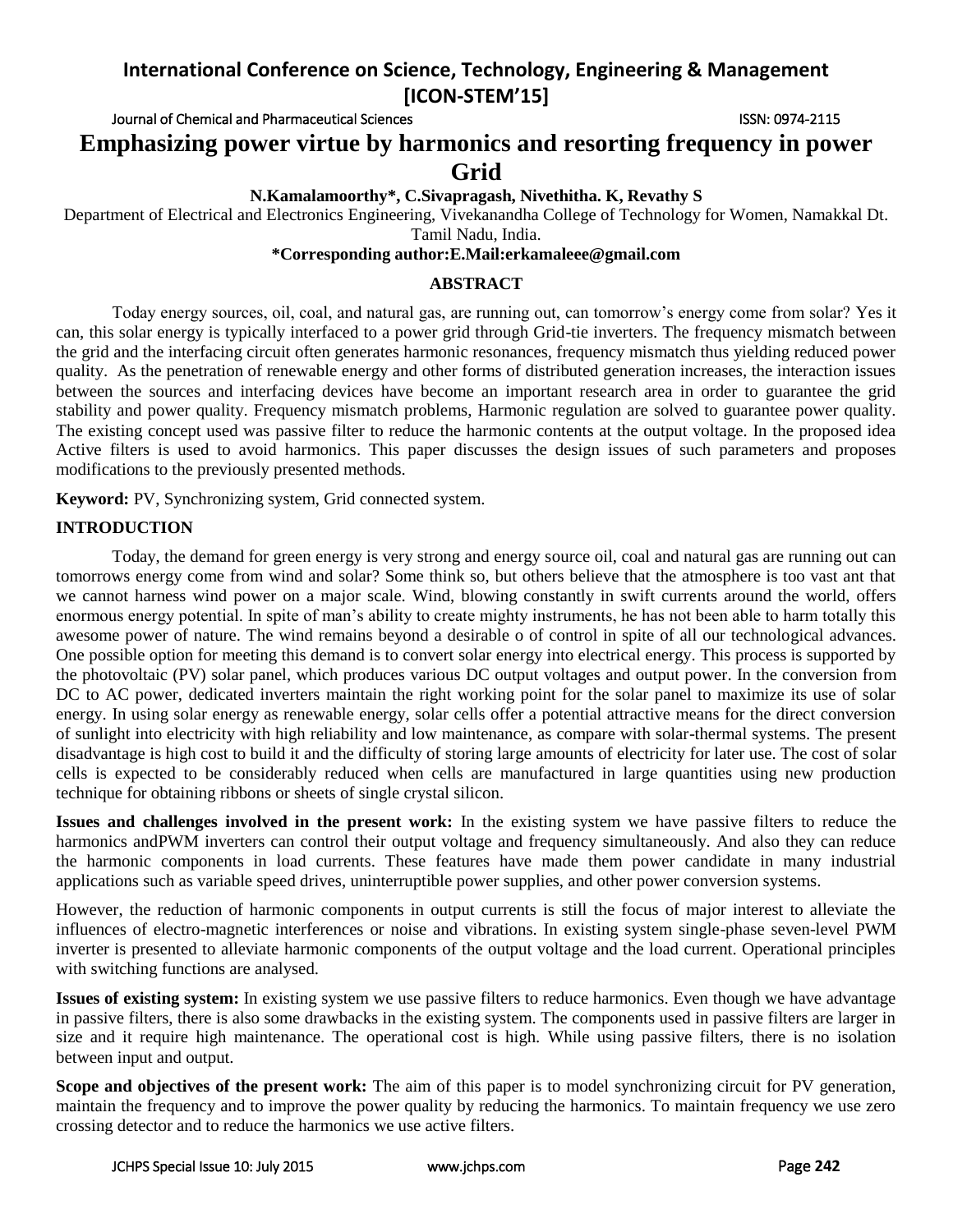## Journal of Chemical and Pharmaceutical Sciences **ISSN: 0974-2115** ISSN: 0974-2115 **Formulation of the Problem**

Power Quality is one of a major constraint in power system transmission, distribution and generation. The abnormal growth of Electric Energy consumers, power demand is also being increased. Harmonic to the grid may bring,

- 1. Additional power losses
- 2.Cause device malfunction, and
- 3.Even induce system instability

## **Methodology of Present Work:**

**Zero crossing detector technique:** Zero crossing detection is the most common method for measuring the frequency or the period of a periodic signal. When measuring the frequency of a signal, usually the number of cycles of a reference signal is measured over one or more time periods of the signal being measured. Measuring multiple periods helps to reduce errors caused by phase noise by making the perturbations in zero crossings small relative to the total period of the measurement. The net result is an accurate measurement at the expense of slow measurement rates. Zero crossing is the point of choice for measuring phase and frequency. The reference is usually easy to establish and the signal's amplitude rate of change is maximum at signal zero. Phase synchronized triggering requires placing additional constraints on zero crossing detection. Depending upon the frequency for a particular application and the degree of signal processing, these methods can require high-speed processing components that are too expensive for low cost applications.Fairchild Semiconductor has developed special purpose integrated circuits for silicon controlled rectifier (SCR) and triac control for low power applications. Such optical -isolated devices offer an additional advantage of electrical isolation between instrumentation and gate firing circuits. However, the design has no provision for mitigating multiple zero crossing nor does it compensate for diode forward voltage drop. Whether measuring period, frequency, or phase, the sources of errors are the same. When measuring a signal for the purposes of synchronization, fast and accurate frequency measurements are required. This requirement also translates into low phase distortion that can be introduced by frequency filtering and by measurement delays. The purpose of the instrumentation circuits and techniques discussed below are to reduce frequency errors due to multiple zero crossings (more than two per period) and reduce phase errors by advanced or delayed zero crossing.

**Hybrid PWM closed loop technique:** In PWM technique pulses of unequal widths are generated. The pulse is generated by comparing a sinusoidal wave (modulating signal) of frequency 50HZ against a triangular wave (carrier signal). Each comparison gives one if the modulating signal is greater than the triangular carrier else zero. The number of pulses per cycle is decided by the ratio of the triangular carrier frequency to that of the modulating sinusoidal frequency. The main inverter refers to H2 Bridge and the auxiliary inverter refers to H1 Bridge. Since the low switching losses during PWM operation is required, the main inverter will operate only at square wave mode and auxiliary inverter will operate at PWM mode. In practical, if a single chip is used to generate the PWM signals, it normally has only one carrier signal with six PWM channels; nevertheless, the hybrid multi-level inverter requires 12 PWM channels for both main and auxiliary inverter. Thereafter, the referent signal of sinusoidal PWM (SPWM) used for the auxiliary inverter is modified.

**iii) Shunt Active Filter:** Shunt Active filters provide a fair solution to mitigate problems encountered due to harmonics on utility side. Harmonic resonance is not an issue with this type of filter. The filters are used for nonlinear load having time dependent harmonics. There are several topologies are considered such as Shunt active filter, series active filter, hybrid active filter with CSI and VSI inverter topologies are available. These filters are sized based on how much harmonic current is to be filtered.

## **Present work: i) Grid Tie Inverter:**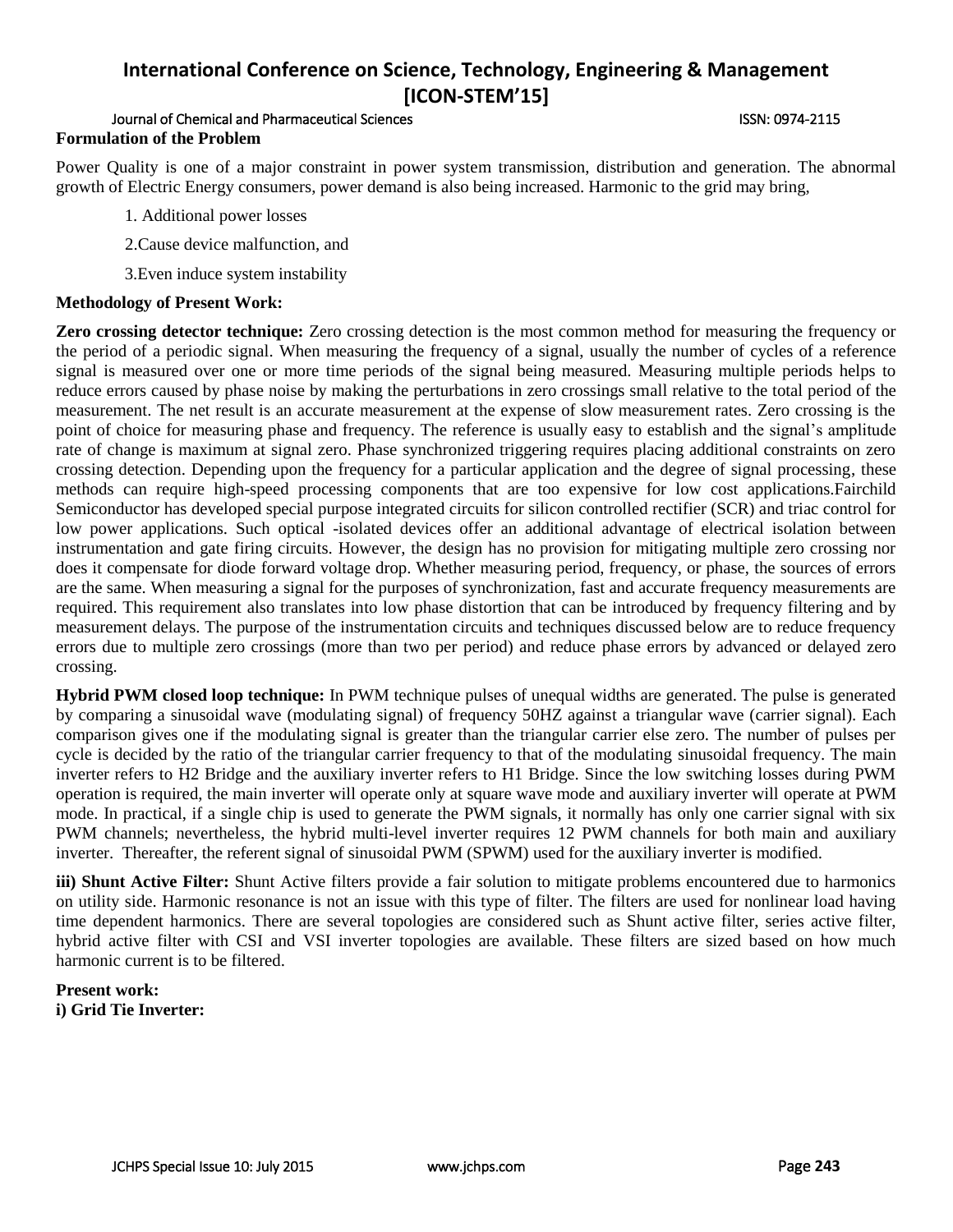Journal of Chemical and Pharmaceutical Sciences **ISSN: 0974-2115** ISSN: 0974-2115



## **Fig.1.Block diagram using grid tie inverter**

In above block diagram solar energy is the primary energy source. This DC energy is stored in the battery and it is fed to the inverter, which convert DC to AC. The microcontroller generates gating signal which is used to control the driver circuit. Synchronization takes place, to measure whether the output voltage of inverter is same as the grid output. To maintain the frequency we use zero crossing detector technique.

## **ii) Shunt Active Filter**



#### **Fig.2.Block Diagram of Shunt Active Filter**

In the above block diagram if the load gets unbalanced in the power system there occurs current harmonics in the neutral line. To reduce harmonics shunt active filters are used. In the active filter, TLP350 microcontroller is used, to give pulse to the inverter.

**Experimental Work – Details**



**Fig.3.Hardware Model – Harmonics**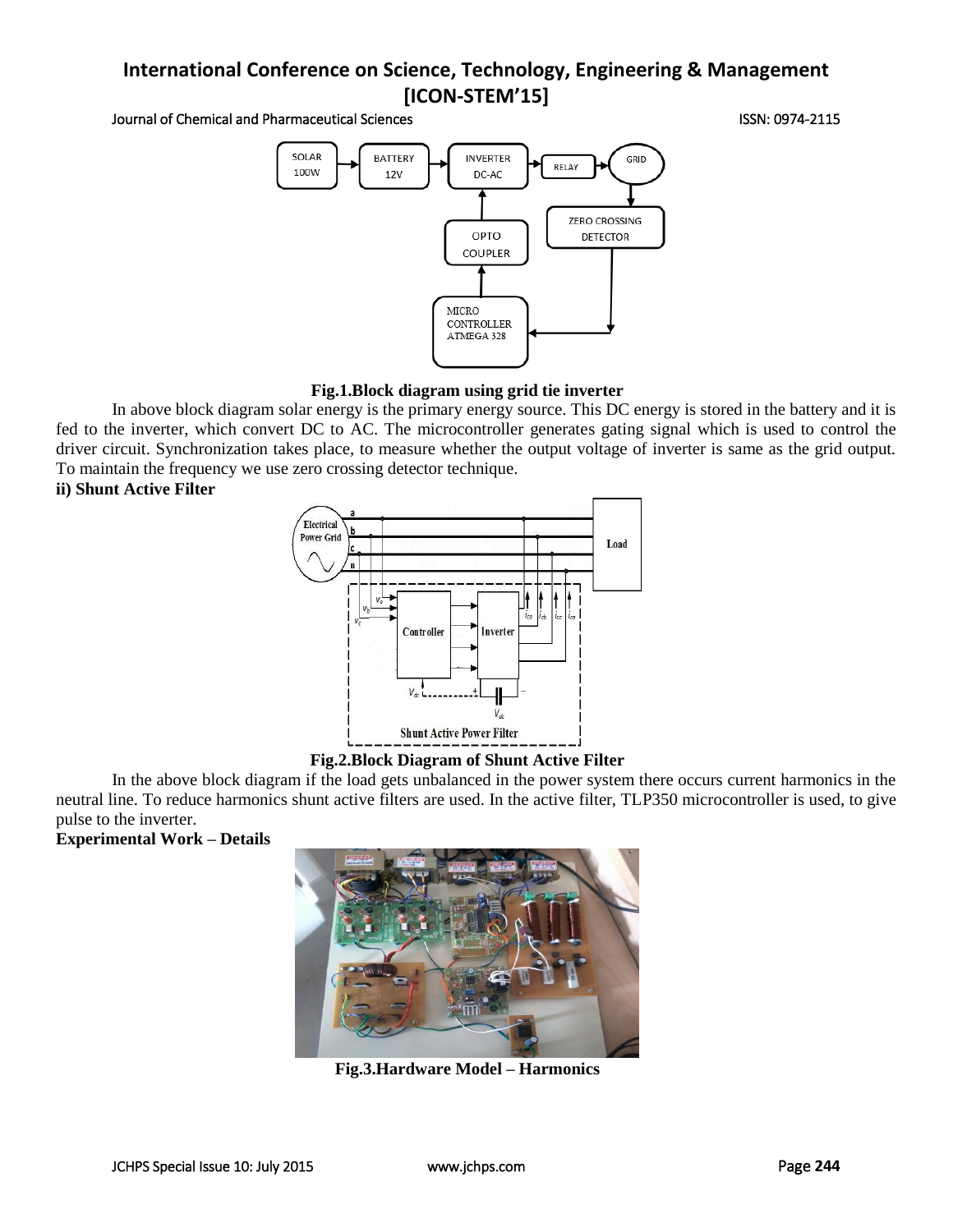Journal of Chemical and Pharmaceutical Sciences ISSN: 0974-2115



**Fig.4.Hardware Model- Grid Tie Inverter**

Harmonics mitigation passive filters were used traditionally, but due to certain drawbacks of resonance due to matching with line impedance, can compensate single harmonic at a time, bulky in weight they are not much in use. With development of semiconductor devices active harmonics filters with different current control strategies are extensively used. Shunt Active filter can be formed from topologies like CSI, VSI. There are many current control methods used in active filters.

**Grid Tie Inverter:** The Grid Tie inverter is the heart of the PV system and is the focus of all utility-interconnection. An inverter is a device that converts direct current to alternating current. The PV inverters are classified into two categories, Stand Alone Type and Synchronous.

## **RESULTS AND DISCUSSIONS**

In our paper we have preferred renewable energy to deal with power demand and power quality. Frequency and harmonics are the two main parameters affiliated to power quality improvement. In this grid tie inverter system is most suitable to overcome the power demand and power quality is improved using synchronization technique. For matching the frequency, we go for zero crossing detector. In case of harmonics shunt active filters are used. In the results we have shown the variation before using filter and after using filters. Thus the power virtue has been emphasized.





**Fig.5.Neutral Current Harmonics Without Filters Fig.6.Neutral Current Harmonics With Filters CONCLUSION**

In this paper we have shown "An advanced grid-tied PV system" which is suitable to produce more energy from renewable energy sources. Grid tied system is more power efficient than a conventional solar system. It ensures full utilization of solar energy whereas battery discharge rate is 60% to 65%. There is harmonic injection in the grid due to nonlinear load on utility side. To mitigate this harmonics, Shunt active filter with VSI topology using Hybrid PWM closed loop technology is used to reduce harmonic distortions. Zero crossing detectors is used to eliminate frequency deviation. The deviation of the frequency from a set value can be used as feedback to adjust the power production and ensure that power quality is maintained. We can attain the condition of power generation equal to power demand based on input resources. Active filters operation rating and control is briefly analyzed. Harmonic level in Supply current is 27.32% without active filter implementation, after using active filter it is improved to 17.94%.